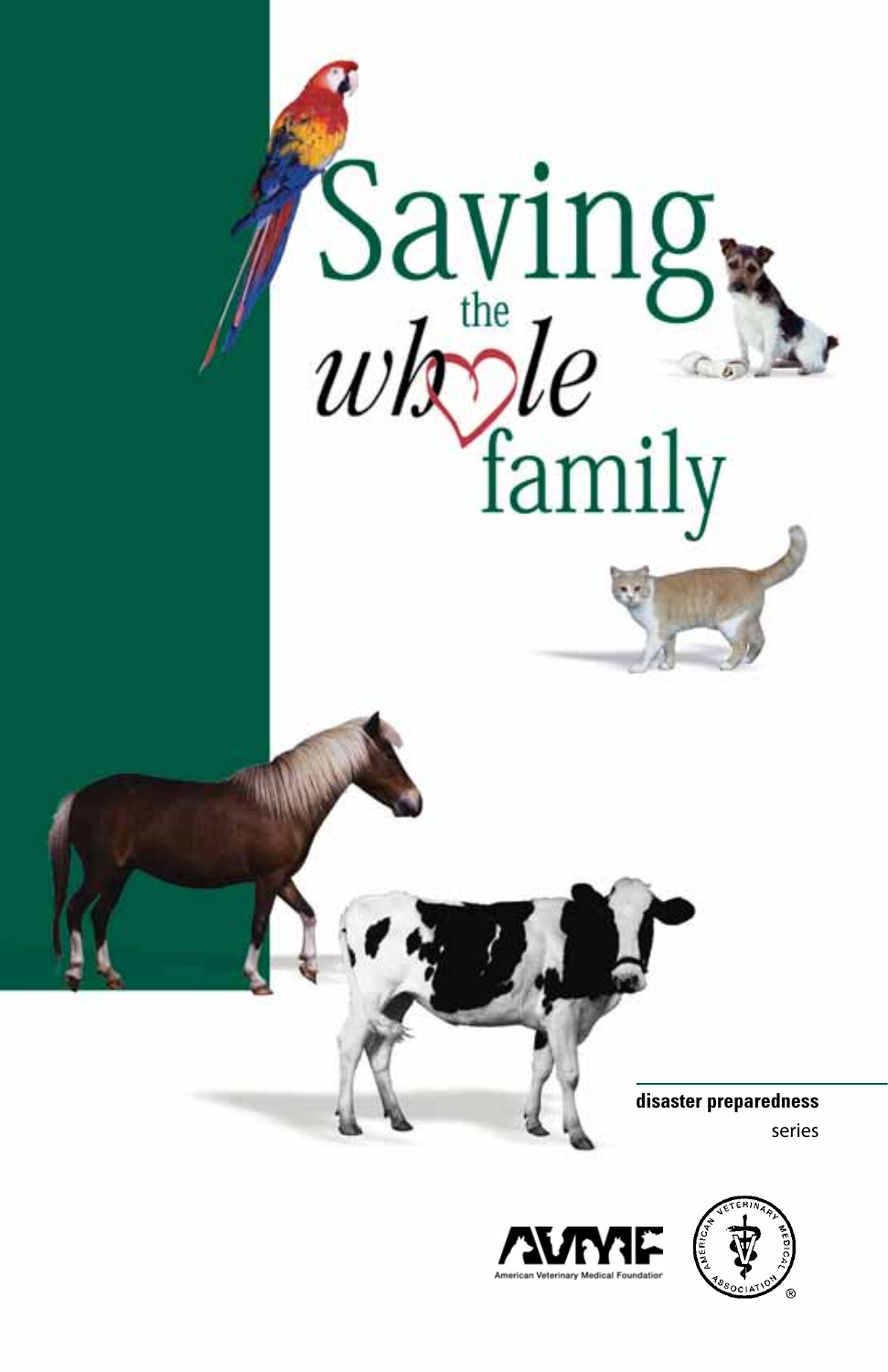

series



### **Nature and life have fury days**

Tornadoes, hurricanes, floods, fires, blizzards, terrorism… Devastating natural and man-made disasters can ravage our lives. No one is exempt from the possibility of being affected personally. You need to prepare for yourself and for your animals in case of disaster.

The American Veterinary Medical Association (AVMA) has developed this booklet to help you avoid having to leave your animals stranded in the event of a disaster or an evacuation.

### **Visit www.avma.org for the most current information and for links to additional websites.**



### **Do Not Wait Until It Is Too Late**

Countless times people have been told to leave their homes for a "short time," only to find that they cannot return for days or weeks. Even disasters like gas leaks and minor flooding can keep you from tending to your animals for extended periods of time. To prevent situations such as these take your animals with you.

It is best to be overly cautious during a disaster warning. Preparing ahead of time and acting quickly is the best way to keep you and your family, including your animals, out of danger.

- Familiarize yourself with each type of disaster that could affect your area, not forgetting a hazardous materials spill.
- Be prepared for the possible disruption of services for extended periods of time, including electric, phone, and local food and water sources.
- Having a plan in place and practicing the plan prior to a disaster will help you accomplish a successful evacuation and maintain the safety of your animals.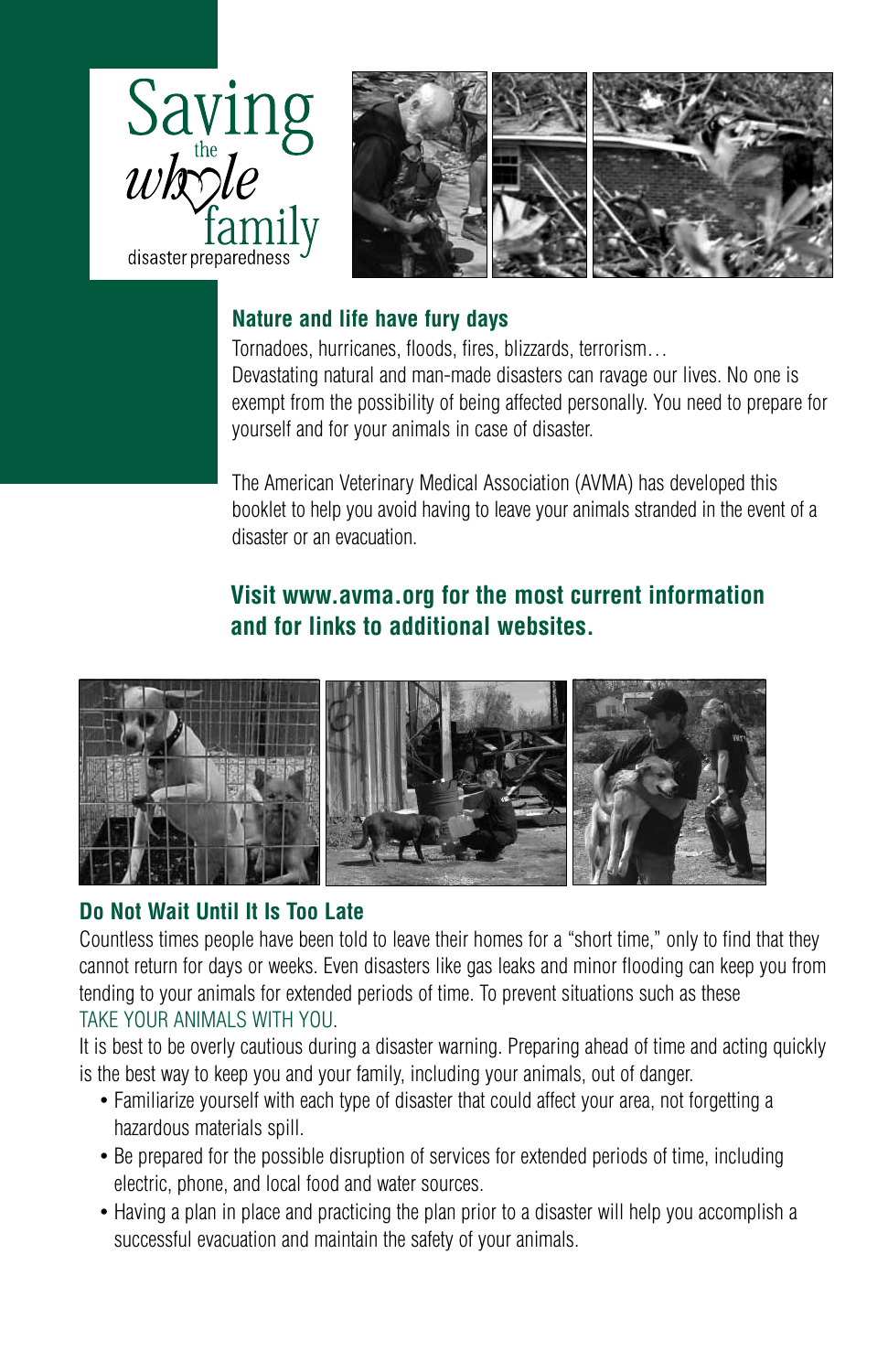### **Preparing a Disaster Plan**

Setup an appointment to talk to your VETERINARIAN about disaster planning.

- Assemble an animal EVACUATION KIT.
- Develop an evacuation plan for all of your animals and practice the plan.
- If you live in an apartment, make sure your animals are on record with management and are able to evacuate via the stairwell. Dogs should be taught to go up and down stairs to better assist rescue personnel.
- Keep written directions to your home near your telephone. This will help you and others explain to emergency responders exactly how to get to your home.
- Identify alternate sources of food and water.
- Have well maintained backup generators for use in food-animal production operations.
- Keep all vehicles well maintained and full of gas.
- Keep emergency cash on hand.
- If you have horses or livestock, good barn and field maintenance can reduce danger. Decide on the safest housing location if evacuation is impossible, realizing that the situation is still life threatening. Assess the stability and safety of barns and other structures, promptly remove dead trees, and minimize debris in the fields and immediate environment.

### **In Case You Are Not At Home**

Preplace stickers on front and back house doors, barn doors, and pasture entrances to notify neighbors, fire fighters, police, and other rescue personnel that animals are on your property and where to find your evacuation supplies.

- Provide a list near your evacuation supplies of the number, type, and location of your animals, noting favorite hiding spots, in order to save precious rescue time.
- To facilitate a successful rescue, provide muzzles, handling gloves, catch nets, and animal restraints where rescue personnel can find them. Keep in mind that animals may become unpredictable when frightened.
- Designate a willing neighbor to tend to your animals in the event that a disaster occurs when you are not at home. This person should have a key to your home, be familiar with your animals, know your evacuation procedures, and know where your evacuation supplies are kept.
- In your evacuation kit, keep a pre-signed letter that releases your neighbor from responsibility if one of your animals becomes injured during the evacuation.
- You may also want to have a pre-signed veterinary medical treatment authorization with your Evacuation Kit – this will aid your veterinarian if your animal must be treated during your absence.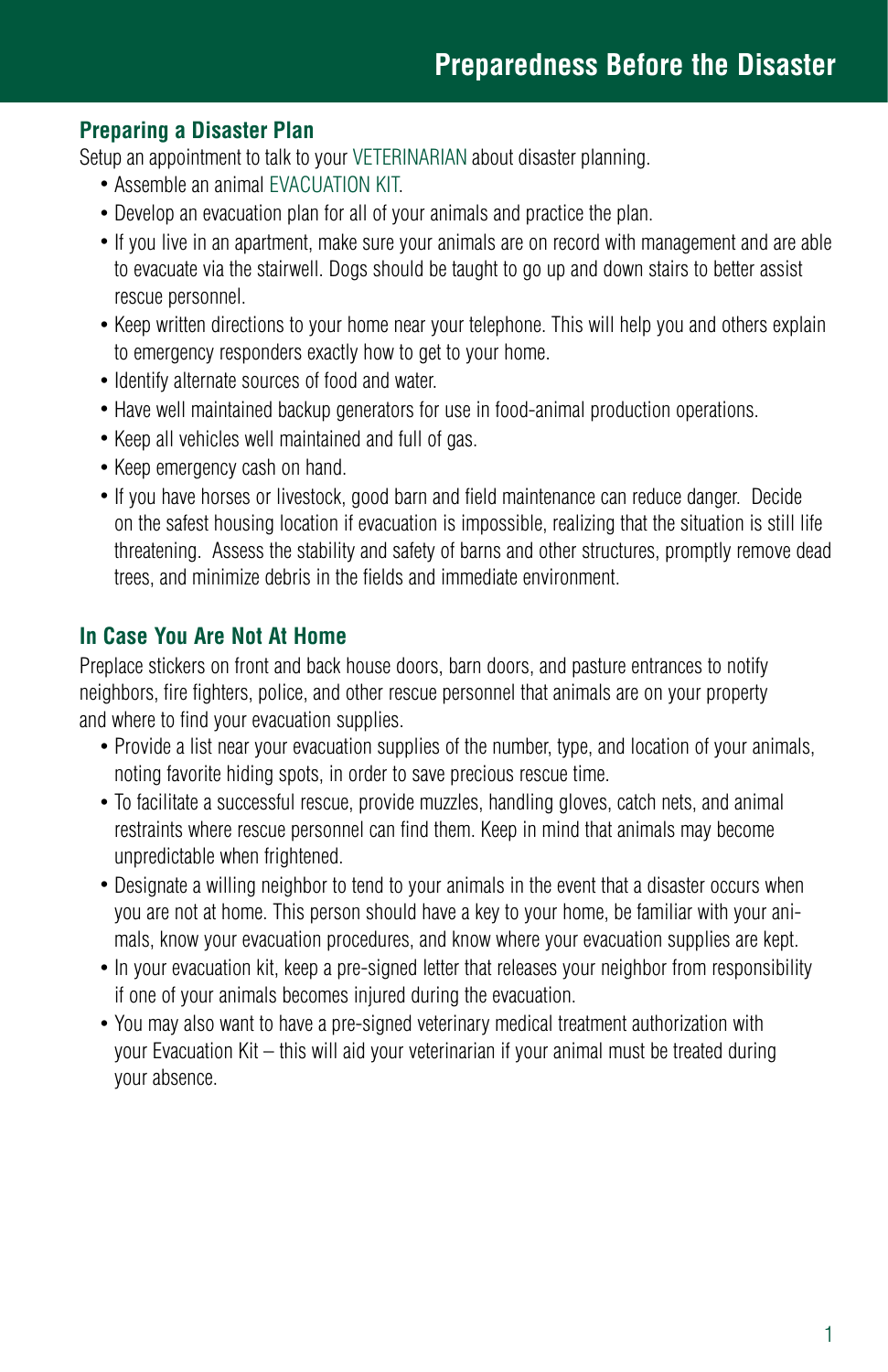## **Identification**

Having identification on your animals, including rabies and license tags, if applicable, may help reunite you with your animal(s) in the event that you are separated. Identification should provide your name, home address, a phone number where you can be reached, and an out-of-state phone number of someone with whom you will be in contact during or soon after the disaster/evacuation. If possible, include your veterinarian's name, location, and phone number. Examples of some forms of identification are listed below.



### **Small Animal**

- collar tag *(a piece of tape applied to the back of the collar tag can provide evacuation site information – use waterproof ink)*
- microchip\*
- tattoo
- temporary neckband
- waterproof pouch attached to collar with identification information inside
- many reptiles may be marked with a permanent felt-tipped marker
- clear identification on cage/housing for confined animals



### **Equine**

- microchip\*
- tattoo
- halter tag
- neck collars
- leg band
- brand
- mane clip
- luggage tag braided into tail or mane
- clipper-shaved information in the animals' hair
- livestock marking crayon, non-toxic, non-watersoluble spray paint, or non-water-soluble markers to write on the animals' side
- permanent marker to mark hooves



### **Livestock**

- neck chain
- ear notches
- leg band
- ear tag
- brand
- livestock marking crayon, non-toxic, non-water-soluble spray paint, or markers to write on the animals' side
- wattle notching
- ear tattoo
- back or tail tag

*\*A small device about the size of a grain of rice, inserted by a veterinarian.*

IMPORTANT: Make sure the microchip is registered with a national pet recovery database and that your contact information is current.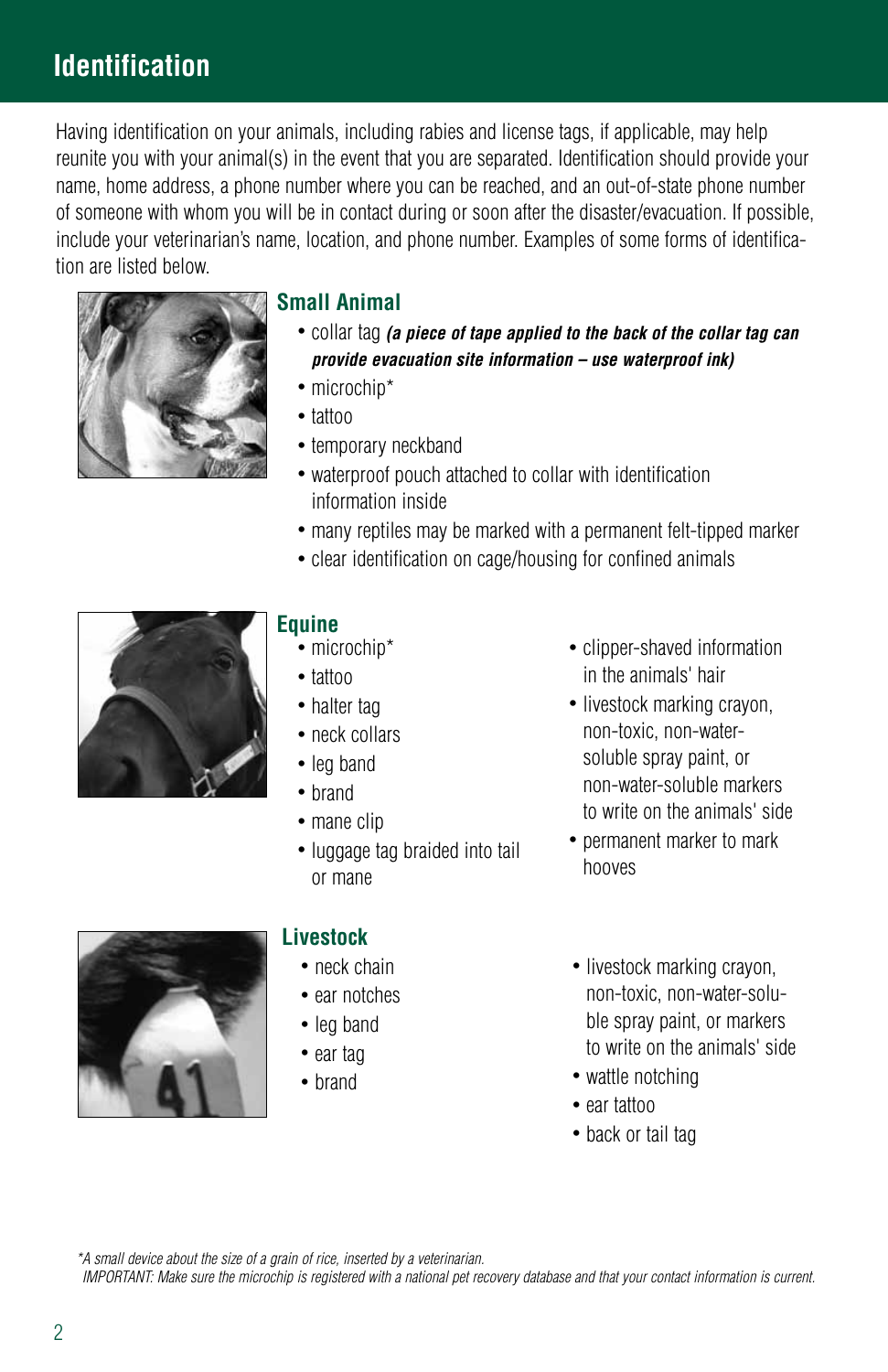It is important to separate animals from different households as much as possible and to maintain the best possible hygiene to decrease disease transmission.

### **Small Animal:**

- Leash, collar, and/or harness for each pet.
- Collapsible cage or airline approved carrier should also be available for each pet, and bedded properly, for transportation and housing purposes - owning enough carriers to accommodate your pets facilitates a speedy evacuation and may mean the difference between the life or death of your pet.
- Familiarize your animals with evacuation procedures and cages/carriers. Take the cage/carrier out several times a year and put dog or cat treats inside with blankets and toys. By doing this, you hope to reinforce positive feelings associated with the animal carrier.
- Cat carriers should be large enough to hold a small litter pan and two small dishes and still allow your cat enough room to lie down comfortably or stand to use the litter pan.
- Dog kennels or collapsible cages should be large enough to hold two no-spill bowls and still allow enough room for your dog to stand and turn around.
- For added assurance, clearly label each carrier with your identification and contact information.
- Locate and PREARRANGE an evacuation site for your family and animals outside your immediate area. Ideally, this will be a friend/relative or a pet-friendly hotel that is willing to let your family and animals stay in the event of a disaster. Other possible animal housing options include veterinary hospitals, boarding kennels, and animal shelters.

### **Equine/Livestock:**

Equine/livestock evacuation can be challenging:

- Develop an evacuation plan and make sure that animals are familiar with being loaded onto a trailer.
- Premises with facilities that are specifically designed to load and handle livestock will be much more successful in evacuating and relocating livestock.
- Locate and prearrange an evacuation site for your animals outside your immediate area. Possible sites include:
	- veterinary or land grant colleges
	- racetracks
	- show grounds
	- pastures
	- stables
	- fairgrounds
	- equestrian centers
	- livestock corrals
	- stockyards or auction facilities
	- other boarding facilities
- If you do not have enough trailers to transport all of your animals to an evacuation site quickly, contact neighbors, local haulers, farmers, producers, or other transportation providers to establish a network of available and reliable resources that will provide transportation in the event of a disaster.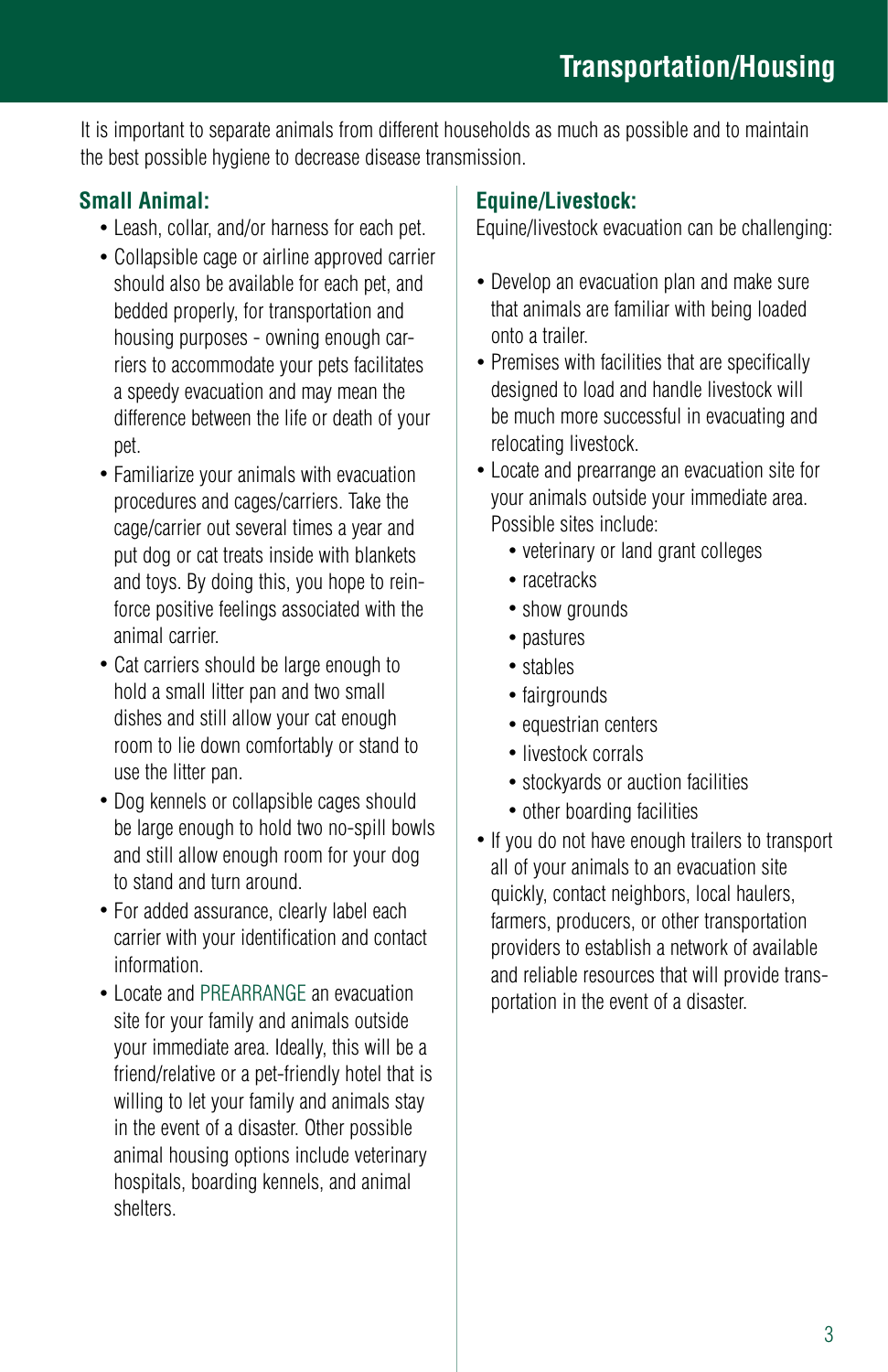# **Veterinary Records Proof of Ownership**

Make photocopies of important veterinary documents to store in the evacuation kit.

### **Vaccination records**

- Vaccination type and date
- Rabies certificate, if applicable

### **Medical history**

- Important test results, such as Feline Leukemia/Feline Immunodeficiency Virus *(Felv/FIV)*, heartworm, equine infectious anemia *(Coggins test),* tuberculosis, and brucellosis
- Medical conditions and medications *(including drug name, dosage, and frequency of dosing)*
- If your animal has a microchip, a record of the microchip number
- For cattle: If an individual animal is or has been medically treated *and* is still under a withdrawal period, a treatment record *must* be maintained. The record must include animal's ID or group ID, date of treatment/s, the drug used and the drug manufacturer's serial or lot number, dosage of drug administered, route and location of administration, and the person administering the drug. The earliest date the animal could clear the withdrawal period for the administered drug should also be listed.

Make copies of registration information, adoption papers, proof of purchase, and microchip information to store in the evacuation kit. List each one of your animals and their species, breed, age, sex, color, and distinguishing characteristics.

Keep current photographs of your animals in the evacuation kit for identification purposes. Include yourself in some of the photos to help you reclaim your lost animal(s). Consider preparing waterproof "Lost Pet" signs with your animal's photo attached, your name, and your contact information to use in case your animal is lost. If your pet has a microchip, call the company to register your pet's information and make sure to keep that information updated.

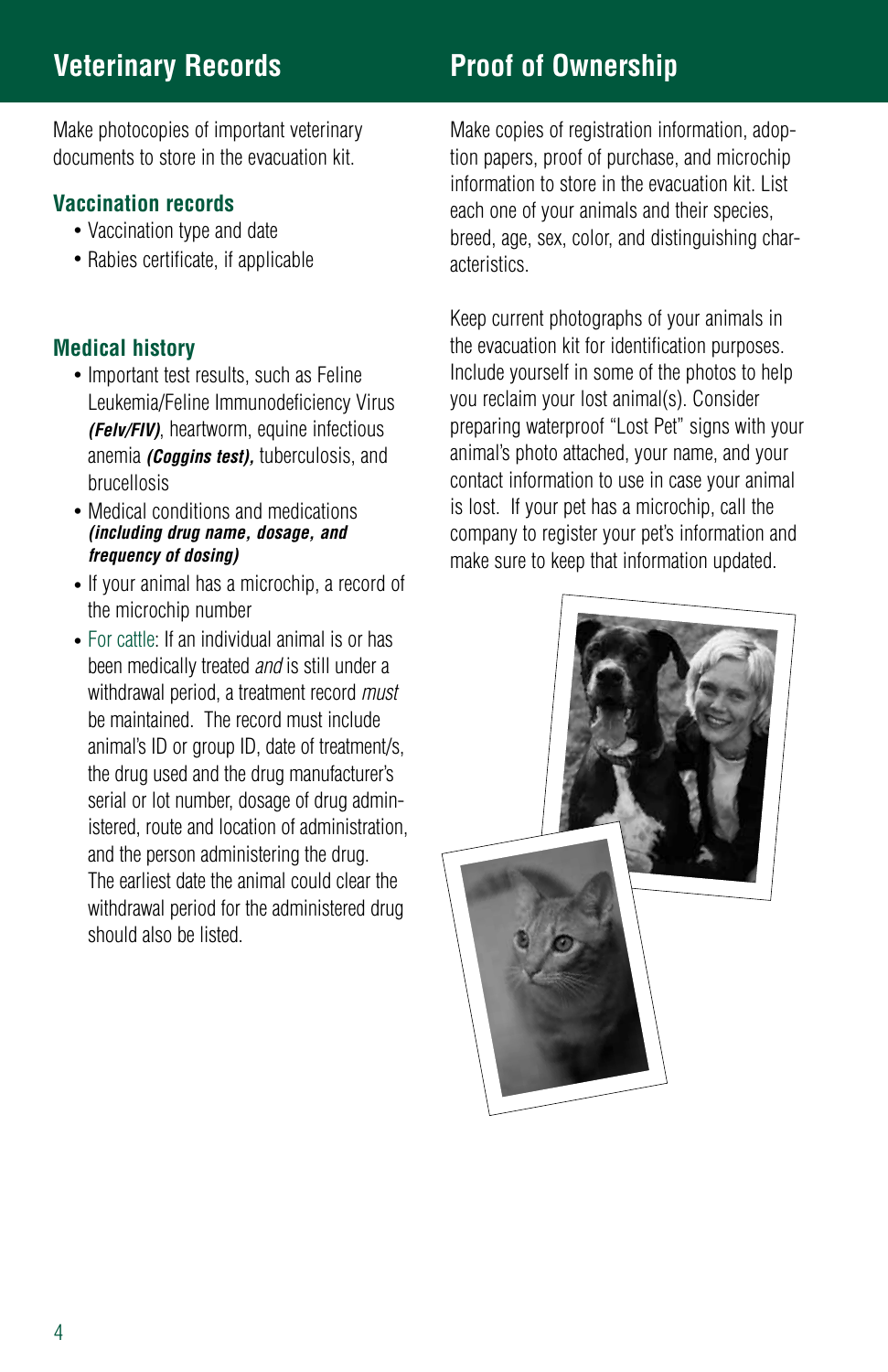# **List of Important Emergency Contacts**

Prepare this list now before a disaster strikes. Include addresses and 24-hour contact numbers, if available. These contacts can be used by rescue personnel responding to a disaster affecting your animals or by you during a disaster or an evacuation. Keep one copy near your telephone and one copy in your animal evacuation kit.

- Numbers where you may be reached *(pager, cell phone, work phone)*
- Your prearranged evacuation site
- Local contact person in case of emergency when you are not available
- Out-of-state contact person
- Your veterinarian's name, clinic name, and phone numbers
- Alternate veterinarian *(30-90 miles away, provides boarding)*
- Boarding facility *(local)*
- Boarding facility *(30-90 miles away)*
- Hotels that allow pets *(90 mile radius)*
- Local Animal Control
- Local Police Department
- Local Fire Department
- Local Public Health Department
- Local animal shelter
- Local Red Cross chapter
- Local humane society
- Local Society for the Prevention of Cruelty to Animals *(SPCA)*
- List of internet "lost and found" animal sites

### **Additional contacts for equine/livestock owners:**

- State veterinarian
- State veterinary colleges or land grant colleges of agriculture
- Private stables/farms
- County Extension office; this is especially important for livestock owners
- Brand inspector, if applicable
- Applicable state and county livestock associations
- Racetracks
- Fairgrounds
- Show grounds
- Stockyards
- Equestrian centers
- Local haulers or neighbors to help with transportation
- Feed distributor
- American Association of Equine Practitioners *(www.aaep.org/emergency\_ prep.htm)*
- American Association of Bovine Practitioners *(www.aabp.org)*
- American Association of Small Ruminant Practitioners *(www.aasrp.org)*
- American Association of Swine Veterinarians *(www.aasp.org)*
- USDA-APHIS Veterinarian-in-Charge *(www.aphis.usda.gov/vs/nvap/vsoffice.html)*
- USDA-APHIS Area Emergency Coordinator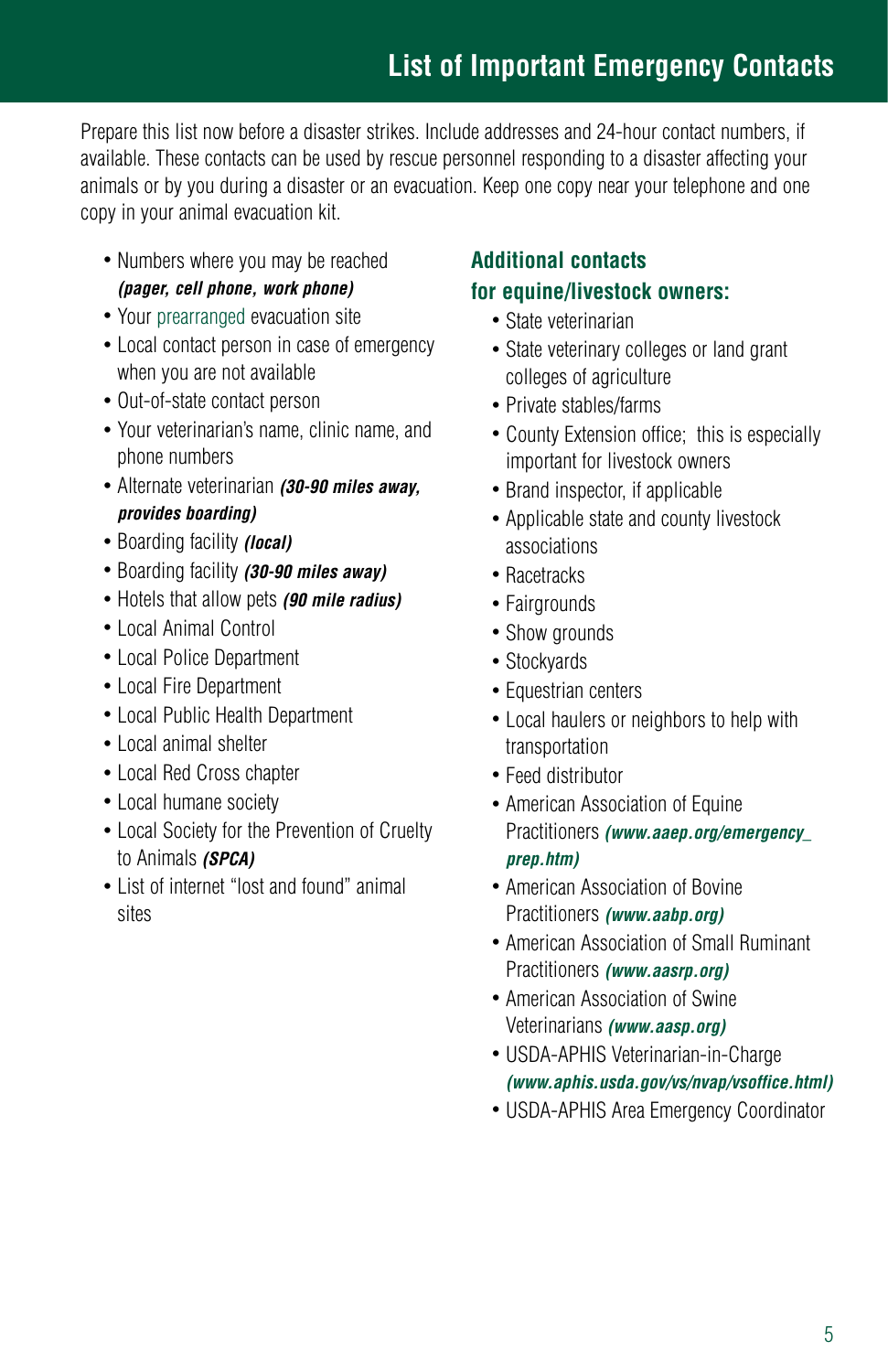### **Small Animal Evacuation Kit**



The following lists will help you prepare for your animal(s) in the event of a disaster. The evacuation kit should be assembled in easy-to-carry, waterproof containers. It should be stored in an easily accessible location away from areas with temperature extremes. Replace the food, water, and medications as often as needed to maintain their quality and freshness and in accordance with the expiration dates. Indicate, if applicable, medications that are stored

elsewhere due to temperature requirements such as refrigeration.

Consult your veterinarian for advice on making an animal evacuation kit and first aid kit that is appropriate for your individual animals. It is important that you become familiar with the items in your kit and their uses. Your veterinarian may recommend an animal first aid book to include in your kit. Consult your veterinarian regarding emergency first aid procedures and administration of any medications.

- 2-week supply of food *(dry & canned)*
- 2-week supply of water in plastic gallon jugs with secure lids
- Batteries *(flashlight, radio)*
- Cage/carrier *(one for each animal, labeled with your contact information)*
- Can opener *(manual)*
- Cat/wildlife gloves
- Copies of veterinary records and proof of ownership
- Emergency contact list
- Familiar items to make pets feel comfortable *(favorite toys, treats, blankets)*
- First aid kit *(see next page)*
- Flashlight
- Instructions
	- DIFT: record the diet for each individual animal, including what not to feed in case of allergies.
	- MEDICATIONS: list each animal separately, including dose and frequency for each medication. Provide veterinary and pharmacy contact information for refills.
- Leash and collar or harness *(for each animal)*
- Litter, litter pan, litter scoop
- Maps of local area and alternate evacuation routes *(in case of road closures)*
- Muzzles *(dog or cat)*
- Newspaper *(bedding, litter)*
- No-spill food and water dishes
- Paper towels
- Radio *(solar and battery operated)*
- Spoon *(for canned food)*
- Stakes and tie-outs
- Trash bags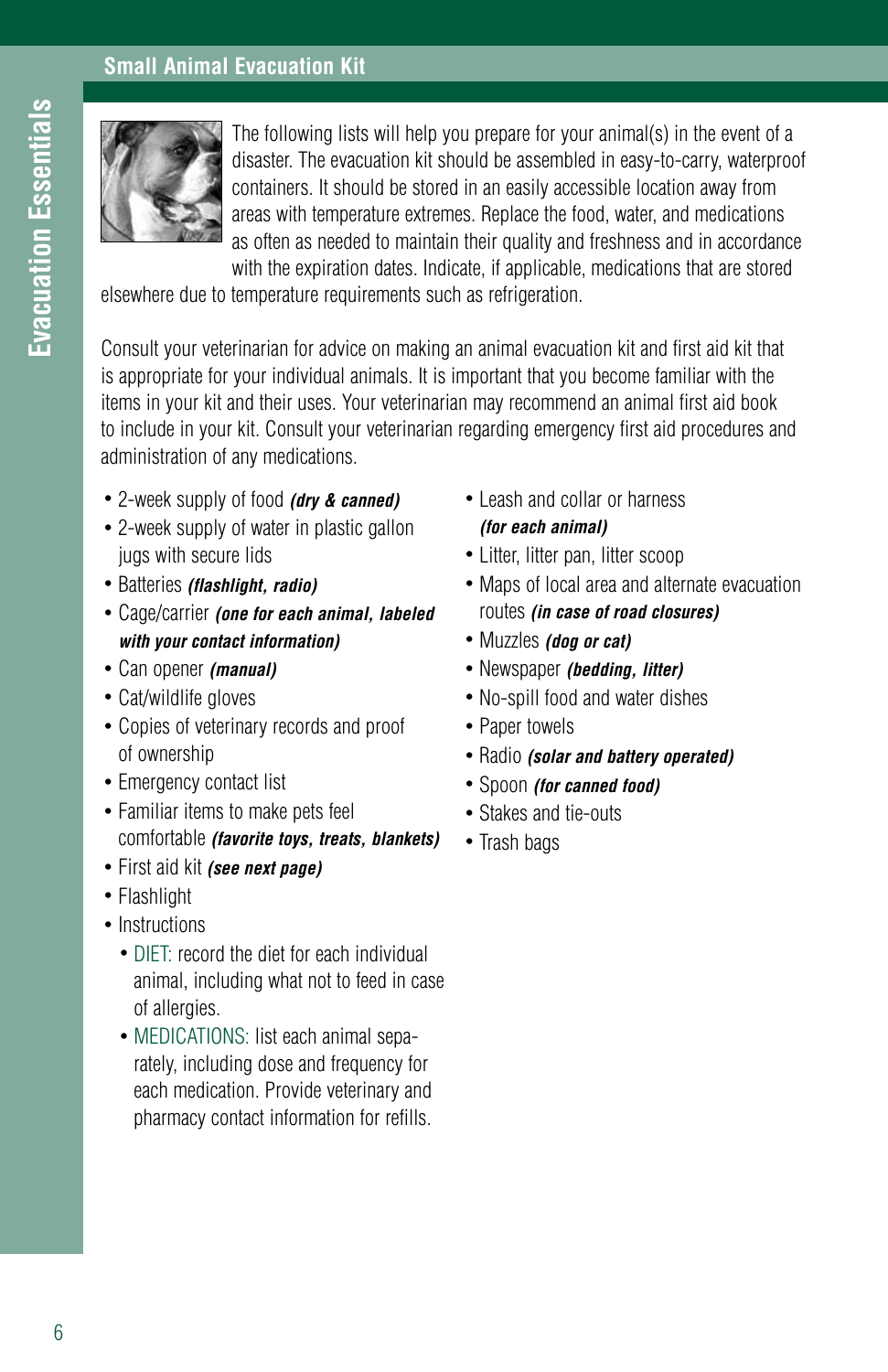### **Small Animal First Aid Kit Livestock Evacuation Kit**

Consult your veterinarian when developing the first aid kit. The items below serve only as examples of what may be included in a small animal first aid kit.

- Activated charcoal *(liquid)*
- Anti-diarrheal liquid or tablets
- Antibiotic ointment *(for wounds)*
- Antibiotic eye ointment
- Bandage scissors
- Bandage tape
- Betadine® *(povidone-iodine)* or Nolvasan® *(chlorhexidine)*, scrub and solution
- Cotton bandage rolls
- Cotton-tipped swabs
- Elastic bandage rolls
- Eye rinse *(sterile)*
- Flea and tick prevention and treatment
- Gauze pads and rolls
- Ice cream sticks *(which may be used as splints)*
- Isopropyl alcohol/alcohol prep pads
- Latex gloves or non-allergenic gloves
- Liquid dish detergent *(mild wound and body cleanser)*
- Measuring spoons
- Medications and preventatives *(such as heartworm prevention)*, minimum 2-week supply, with clearly labeled instructions. Provide veterinary and pharmacy contact information for refills.
- Non-adherent bandage pads
- Saline solution *(for rinsing wounds)*
- Sterile lubricant *(water based)*
- Styptic powder *(clotting agent)*
- Syringe or eyedropper
- Thermometer *(digital)*
- Tourniquet
- Towel and washcloth
- Tweezers



- 7-10 day supply of feed and water
- Batteries *(flashlight, radio)*
- Copies of veterinary records and proof of ownership
- Cotton halter
- Duct tape
- Emergency contact list
- Flashlight
- Heavy gloves *(leather)*
- Instructions
	- DIET: record the diet for your animals.
	- MEDICATIONS: record the dose and frequency for each medication. Provide veterinary and pharmacy contact information for refills.
- Knife *(sharp, all-purpose)*
- Maps of local area and alternate evacuation routes *(in case of road closures)*
- Nose leads
- Plastic trash cans with lids *(can be used to store water)*
- Portable livestock panels
- Radio *(solar and battery operated)*
- Rope or lariat
- Shovel
- Water buckets
- Whip, prods
- Wire cutters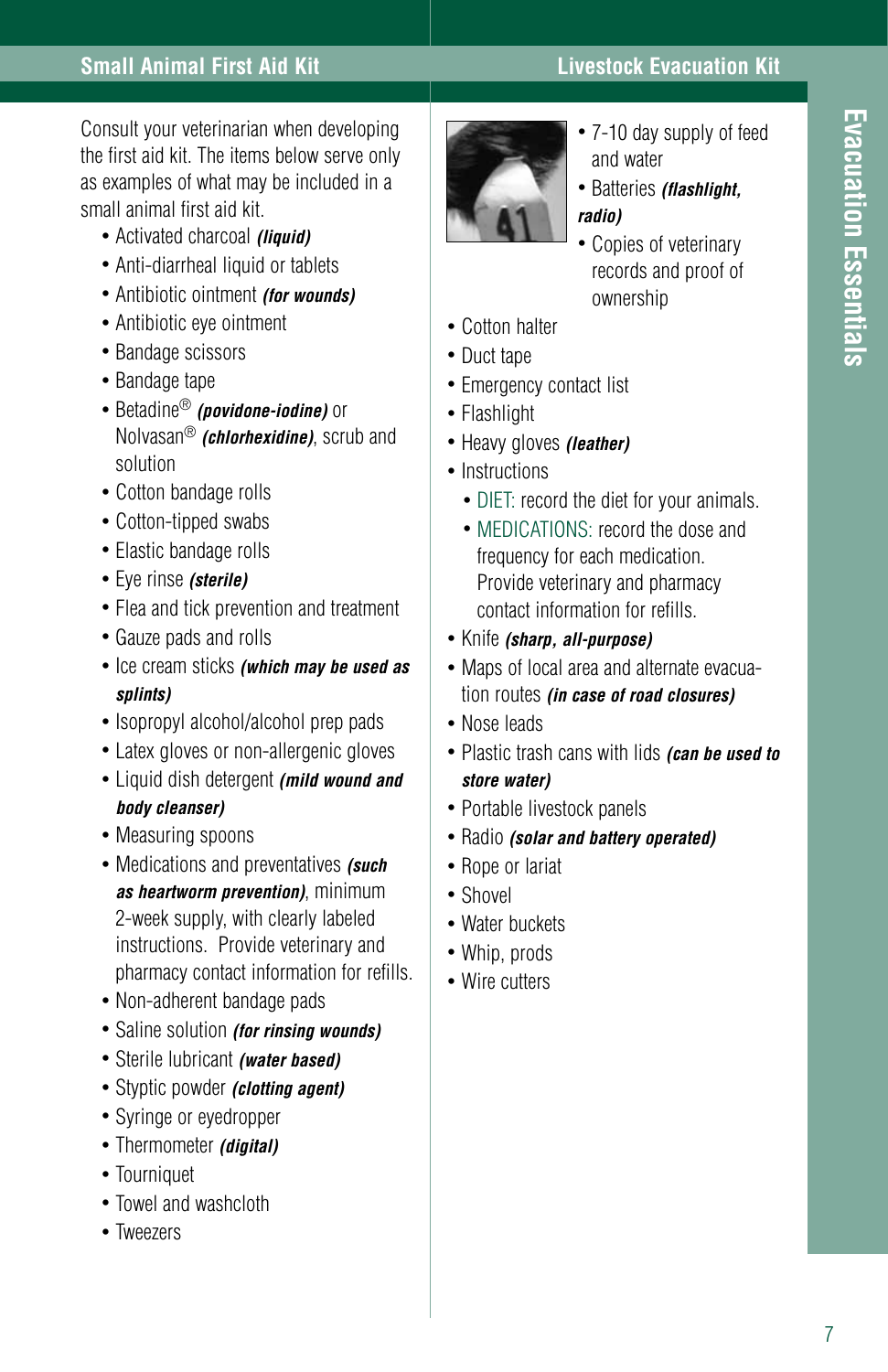### **Equine Evacuation Kit Equine First Aid Kit**



- 7-10 day supply of feed. supplements, and water • Bandannas *(to use as* 
	- *blindfolds)*
	- Batteries *(flashlight, radio)*
- Blankets
- Copies of veterinary records and proof of ownership
- Duct tape
- Emergency contact list
- First aid kit
- Flashlight
- Fly spray
- Grooming brushes
- Heavy gloves *(leather)*
- Hoof knife
- Hoof nippers
- Hoof pick
- Hoof rasp
- Instructions
	- DIET: record the diet for your animals.
	- MEDICATIONS: record the dose and frequency for each medication. Provide veterinary and pharmacy contact information for refills.
- Knife *(sharp, all-purpose)*
- Leg wraps and leg quilts
- Maps of local area and alternate evacuation routes *(in case of road closures)*
- Non-nylon halters and leads *(leather/cotton)*
- Paper towels
- Plastic trash cans with lids *(can be used to store water)*
- Radio *(solar and battery operated)*
- Rope or lariat
- Shovel
- Tarpaulins
- Trash bags
- Twitch
- Water buckets
- Wire cutters

Consult your veterinarian when developing the first aid kit. The items below serve only as examples of what may be included in an equine first aid kit.

- Antibiotic ointment *(for wounds)*
- Antibiotic eye ointment
- Bandage scissors
- Bandage tape
- Betadine® *(povidone-iodine)* or Nolvasan® *(chlorhexidine)*, scrub and solution
- Cotton bandage rolls
- Cotton-tipped swabs
- Elastic bandage rolls
- Eye rinse *(sterile)*
- Gauze pads and rolls
- Isopropyl alcohol/alcohol prep pads
- Latex gloves or non-allergenic gloves
- Medications *(minimum 2 week supply, with clearly labeled instructions)*
- Non-adherent bandage pads
- Saline solution *(for rinsing wounds)*
- Sterile lubricant *(water-based)*
- Thermometer *(digital)*
- Tincture of green soap
- Tourniquet
- Towel and washcloth
- Tweezers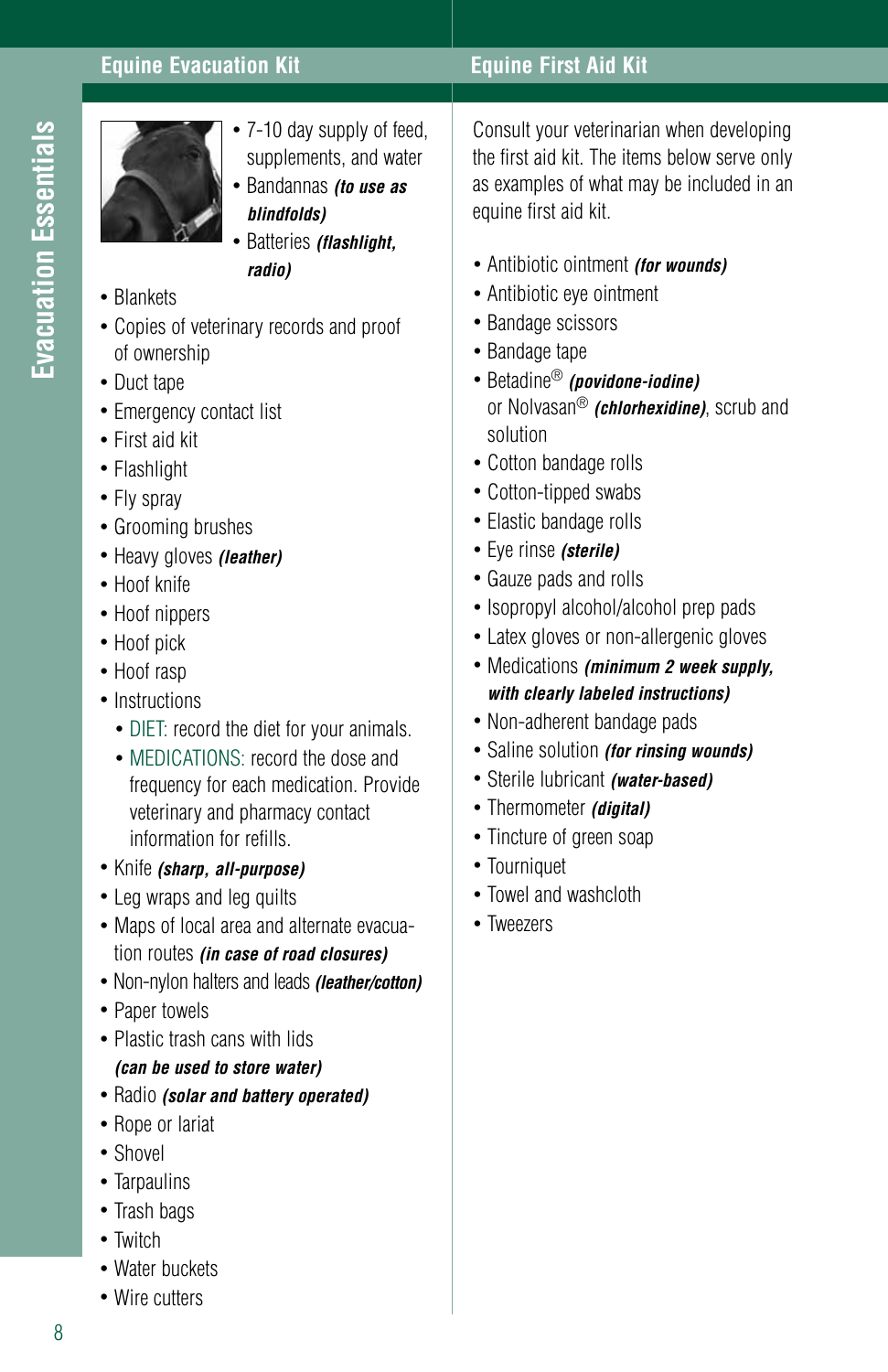9

### **Evacuating Other Types of Pets**

Identification, medical records, and proof of ownership are equally as important for other kinds of pets as for the aforementioned animals. Transportation of these species may require additional attention and care in order to decrease chances of stress-induced illness and death. It is important to keep pets from different sources as separate as possible and maintain the best possible hygiene in order to decrease disease transmission.

### **Birds**



• Transportation of pet birds is best accomplished using small, secure, covered carriers to avoid injury.

- If traveling in cold weather, always warm the interior of your vehicle before moving your bird(s) from the house to the vehicle.
- Transfer your bird(s) to a standard cage upon arrival at the evacuation site; covering the cage may reduce stress; this transfer should occur in a small, enclosed room to reduce the risk of escape.
- Birds should be kept in quiet areas and not allowed out of the cage in unfamiliar surroundings. Fresh food and water should be provided daily.
- If your bird appears ill, be sure to lower the cage perch, food dish, and water bowl and consult a veterinarian as soon as possible.
- In addition to the pertinent items listed under small animal evacuation kit, include:
	- necessary dietary supplements
	- plant mister for cooling birds in hot weather
	- hot water bottle for warming birds in cold weather
	- materials to line the bottom of the cage
	- cage perch
	- toys

### **Reptiles**



- Transportation of small reptiles can be accomplished using a pillowcase, cloth sack, or small transport carrier.
- If possible, promote defecation before transporting the animal *(for example allow tortoises, lizards, or snakes to soak in a shallow water bath before bagging or caging).*
- Transfer your pet to a secure cage at the evacuation site as soon as possible and if appropriate.
- In addition to the pertinent items listed under small animal evacuation kit, include:
	- essential dietary supplements
	- water bowl for soaking
	- spray bottle for misting
	- extra bags or newspapers
	- heating pad
	- battery-operated heating source or other appropriate heat source
	- extra batteries
	- appropriate handling gloves/supplies
- Since most reptiles do not eat daily, feeding during evacuation circumstances may increase stress. Determine if feeding is in the animal's best interest, especially if the container may become fouled.
- Housing at the evacuation facility should be consistent with that required by the reptile. The enclosure should, if possible, be placed in a controlled environment, away from areas of heavy traffic, loud noises, and vibrations.
- Make sure that the container housing the retile is escape proof. Nonetheless, plan for escapes.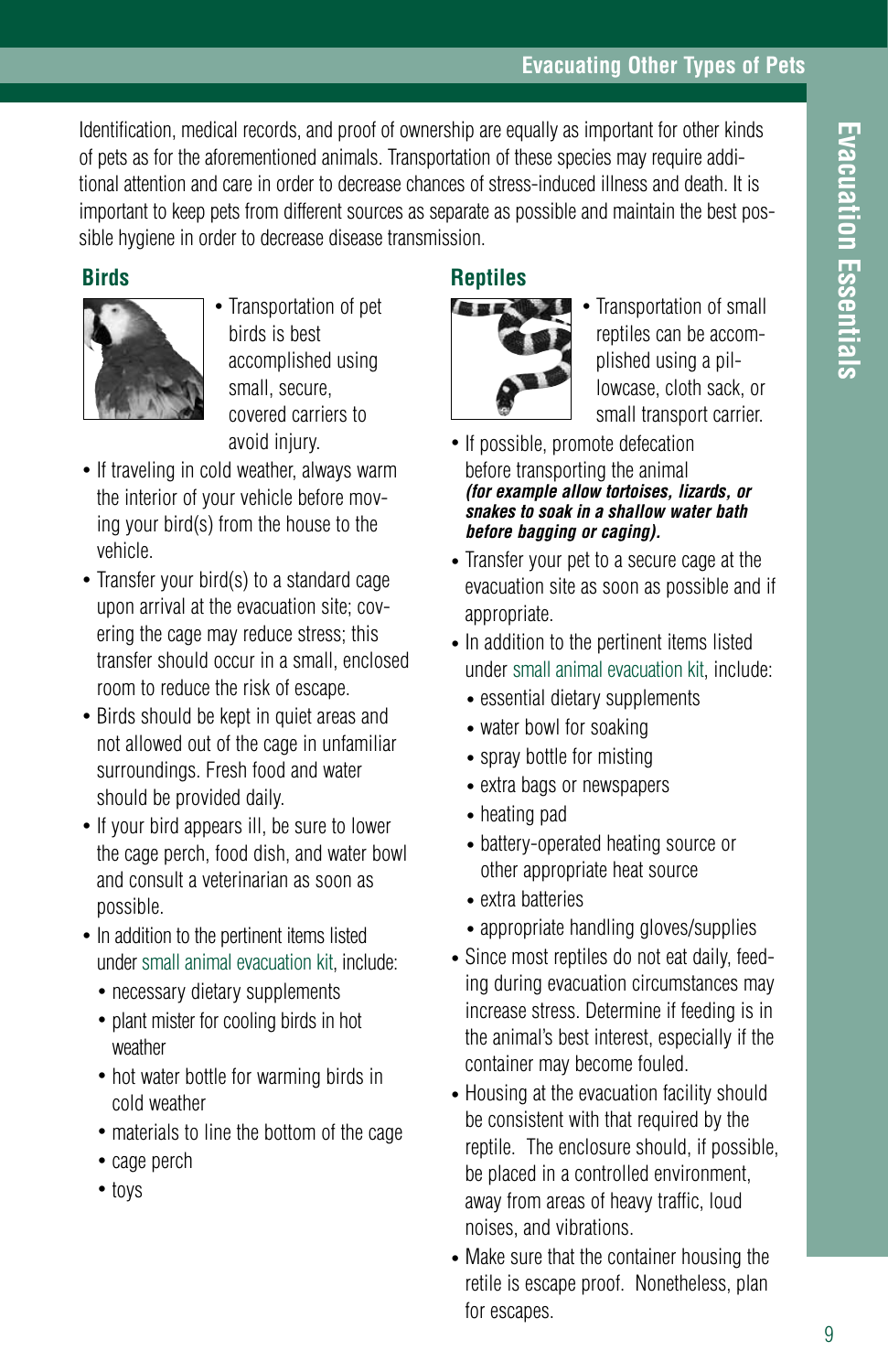### **Amphibians**



- Transportation of amphibians can be accomplished by using watertight plastic bags, such as the ones used for pet fish transport, or plastic containers, such as plastic shoeboxes or plastic food containers with snap-on lids.
- It is best to place only one species or if possible only one animal per container.
- Small ventilation holes should be placed in the upper wall or plastic lid. Smooth the inner surface of the holes with a file or sandpaper to prevent injury to the animal.
- For terrestrial or semi aquatic amphibians use a tiny amount of water, or moistened paper towels, clean foam rubber, or moss as a suitable substrate.
- For aquatic species, fill the plastic bag one third full of water, then inflate the bag with fresh air and close with a knot or rubber band. It is best to use clean water from the animal's enclosure to minimize physiologic stress.
- Care must be taken to monitor water and air temperature, humidity, lighting, and nutrition during the time that the animal will be in the evacuation facility.
- Housing at the evacuation facility should be consistent with that required by the amphibian.
- The enclosure should, if possible, be placed in a controlled environment, away from areas of heavy traffic, loud noises, and vibrations.
- Make sure that the container housing the amphibian is escape proof. Nonetheless, plan for escapes.
- Take an extra container of water, clean moist paper towels or clean moss as is appropriate in case any of your pet's containers break or leak.
- Feeding during evacuation circumstances may increase stress so it may not be in the animal's best interests to supply food, especially if the water may become fouled.

### **Other Small Animals**



- Transportation of most small mammals *(ferrets, hamsters, gerbils, rats, mice, guinea pigs, etc.)* is best accomplished using a secure, covered carrier or cage to reduce stress.
- In addition to the pertinent items listed under small animal evacuation kit, include:
	- necessary dietary supplements
	- extra bedding materials
	- appropriate exercise equipment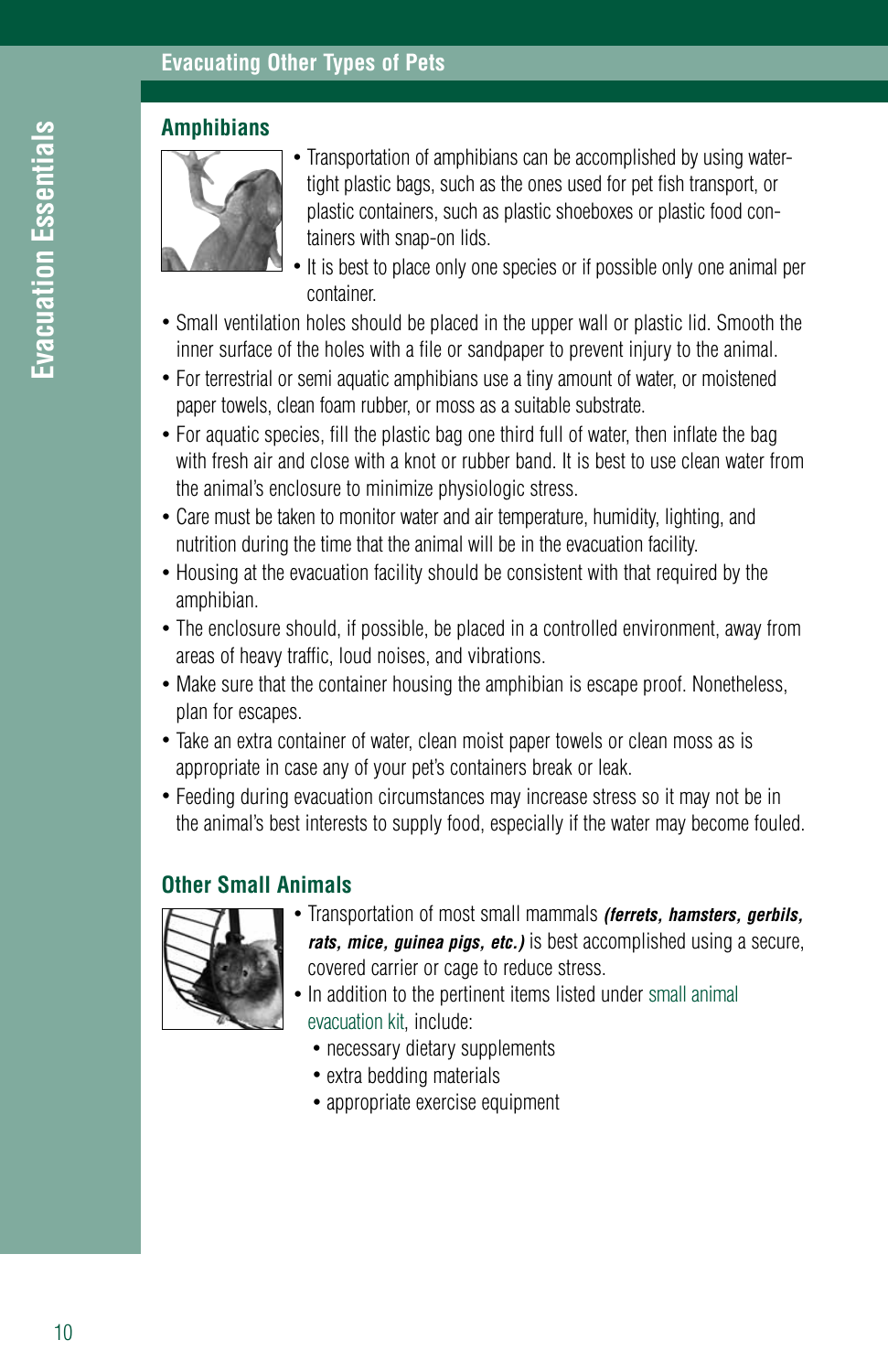Evacuate your family, including your animals, as early as possible. By leaving early, you will decrease the chance of becoming victims of the disaster.

- Bring your dogs, cats, and other small animals indoors.
- Make sure all animals have some form of identification securely fastened to them *(or their cage, in the case of smaller, caged pets)*. The utilization of permanent identification is encouraged.
- Place all small pets, including cats and small dogs, inside individual transportable carriers. When stressed, animals that normally get along may become aggressive towards each other.
- Secure leashes on all large dogs.
- Load your larger animal cages/carriers into your vehicle. These will serve as temporary housing for your animals if needed.
- Load the animal evacuation kit and supplies into your vehicle.
- Call your prearranged animal evacuation site to confirm availability of space.
- Implement your equine/livestock evacuation plan.
- If evacuation of horses/livestock is impossible, relocate them to the safest place possible based on the type of imminent disaster and your environment, realizing that the situation could be life threatening.
	- Make sure that they have access to hay or an appropriate and safe free-choice food source, clean water, and the safest living area possible including high ground above flood levels.
	- Do not rely on automatic watering systems, because power may be lost.
	- The decision to leave your horses/livestock in the field or in the barn should be based on the risks of injury resulting from the disaster as well as from the horse's/ livestock's immediate environment during that disaster.
- Factors to consider include the stability of the barn, the risk of flooding, and the amount of trees and debris in the fields.
- If time permits, secure or remove all outdoor objects that may turn into dangerous flying debris.

### **After the disaster**

- Survey the area inside and outside your home to identify sharp objects, dangerous materials, dangerous wildlife, contaminated water, downed power lines, or other hazards.
- Examine your animals closely, and contact your veterinarian immediately if you observe injuries or signs of illness.
- Familiar scents and landmarks may have changed, and this can confuse your animals.
- Release equine/livestock in safe and enclosed areas only. Initial release should take place during daylight hours, when the animals can be closely observed.
- Release cats, dogs, and other small animals indoors only. They could encounter dangerous wildlife and debris if they are allowed outside unsupervised and unrestrained.
- Release birds and reptiles only if necessary and only when they are calm and in an enclosed room.
- Reintroduce food in small servings, gradually working up to full portions if animals have been without food for a prolonged period of time.
- Allow uninterrupted rest/sleep for all animals to recover from the trauma and stress.
- If your animals are lost, physically check animal control and animal shelters DAILY for lost animals.
- Post waterproof lost animal notices and notify local law enforcement, animal care and control officials, veterinarians, and your neighbors of any lost animals *(utilize online resources for lost and found animals)*.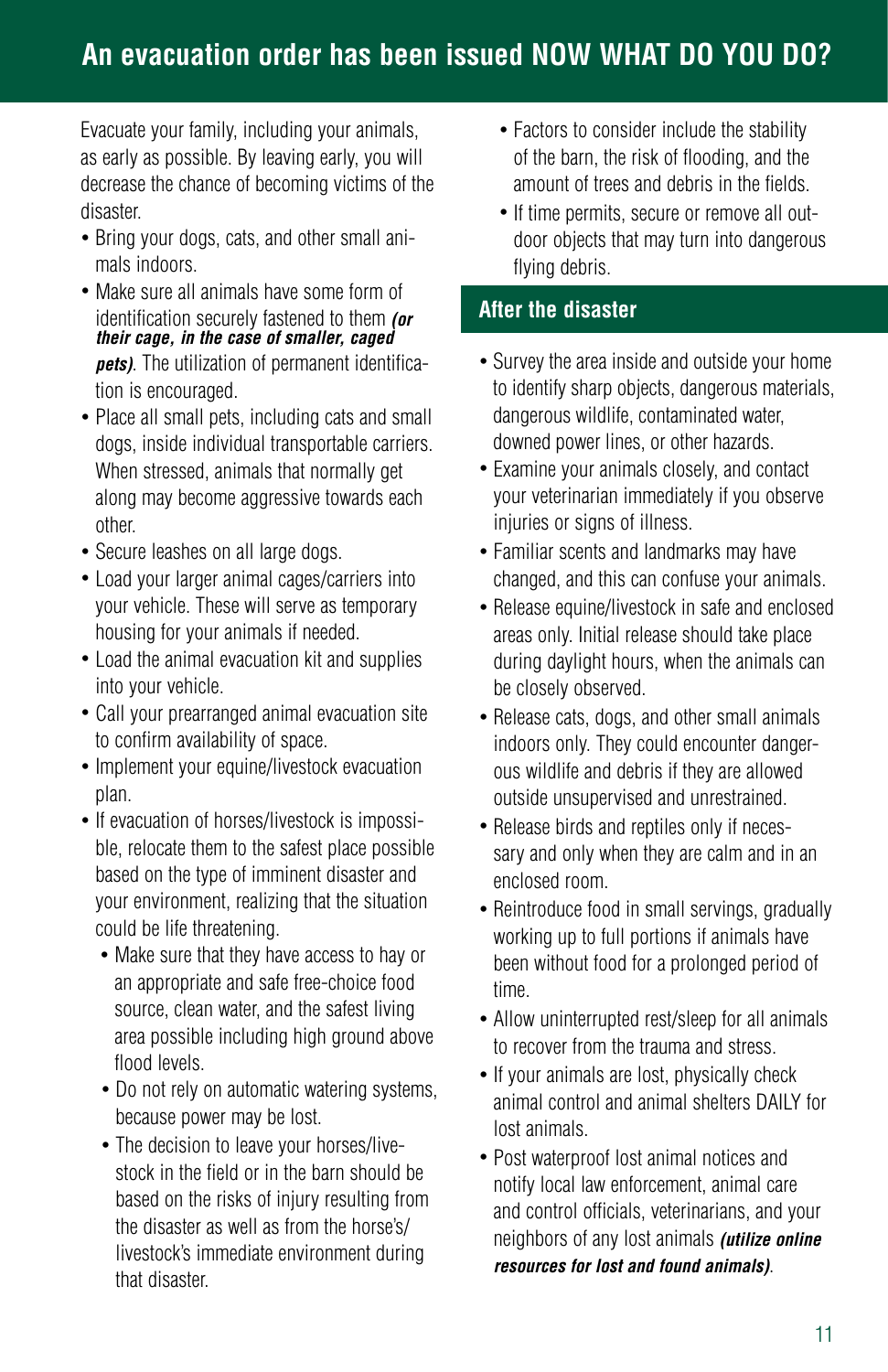### **The American Veterinary Medical Association**



The American Veterinary Medical Association (AVMA) is a professional association of more than 81,500 member veterinarians. The mission of the AVMA is to advance the science and art of veterinary medicine, including its relationship to public health, biological science, and agriculture. The Association is the recognized national voice for veterinarians in presenting their views to government, academia, agribusiness, non-profit organizations, animal owners, and other concerned members of the public.

### **AVMA Emergency Preparedness and Response Efforts**

The AVMA has a number of educational resources for veterinarians, emergency preparedness officials, and the public regarding emergency preparedness and response. Several brochures are available, including Saving the Whole Family, Disaster Preparedness for Veterinary Practices, and the AVMA Emergency Preparedness and Response Guide. In addition, the AVMA's Disaster Preparedness Web site (www.avma.org/disaster) contains a multitude of resources, including training opportunities available within states, state legislative and regulatory resources, and other emergency preparedness resources.



### **AVMA Veterinary Medical Assistance Teams**

A major initiative pursued by the AVMA has been its disaster preparedness and response efforts with the federal government. With the signing of a Memorandum of Understanding (MOU) in May 1993, veterinary services became incorporated into the Federal Response Plan, now the National Response Framework, for disaster relief as part of the National Disaster Medical System (NDMS). The AVMA's pioneering efforts in developing a world-class veterinary response team program, the Veterinary Medical Assistance Teams (VMAT), resulted in this MOU between

the AVMA and the U.S. Public Health Service. The agreement yielded 14 years of collaboration between the federal government and the AVMA, during which time the AVMA VMAT provided onthe-ground veterinary response during times of national emergencies. As our world has changed since 1993, and federal laws have changed to address new national security challenges, so has the AVMA's part in federal emergency response. The AVMA is proud to have developed the model of what is now the NDMS National Veterinary Response Teams (NVRT). There are now two distinct programs, the federal NVRT program and AVMA's VMAT program. The AVMA looks forward to continued communication with the federal government on emergency issues and other critical issues. Now, the role of the AVMA VMATs has transitioned from the federal level to serve at the state and local level as early assessors of animal and veterinary medical infrastructure during emergencies and as educators in non-urgent times.

The AVMA's Veterinary Medical Assistance Teams (VMAT) serve as the first responders to ensure high-quality care of animals during disasters and emergencies. When requested by a state, VMATs provide operational emergency response programs to state animal health authorities and preparedness programs to state animal health authorities, veterinary medical associations, and other relevant organizations. For additional information on VMAT, visit www.avma.org/vmat or follow VMAT on Twitter @AVMAVMAT.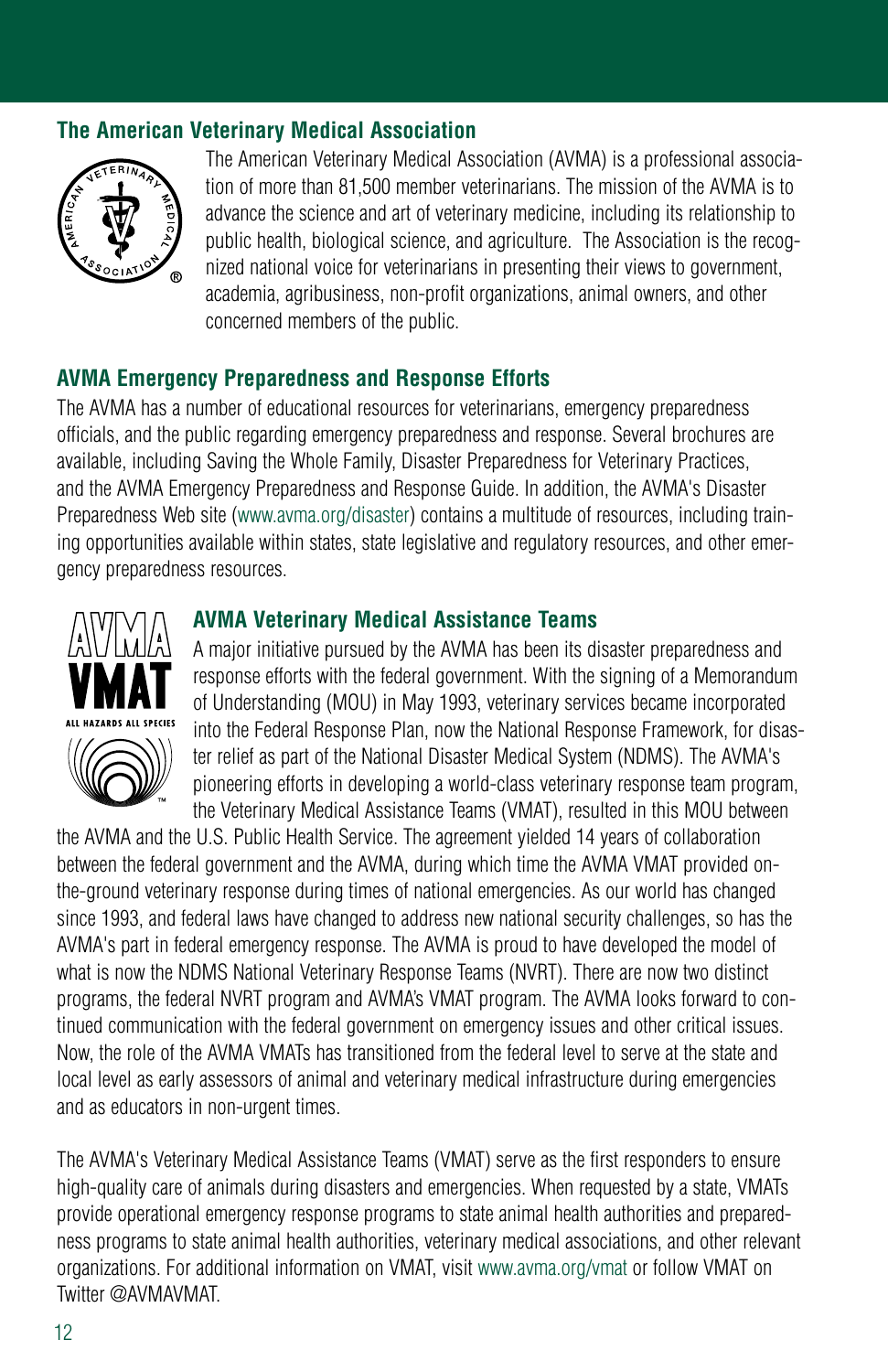# **AVIME**

### **The American Veterinary Medical Foundation**

The American Veterinary Medical Foundation (AVMF) is the charitable arm of the AVMA. For nearly 50 years, AVMF has been dedicated to embracing and advancing the well-being and medical care of animal. Charitable contributions and support to the Foundation help veterinarians help animals. Funding priorities are humane outreach/ animal welfare, AVMA and its initiatives, student enhancement, research support, and public awareness/education. In the last decade, AVMF has awarded grants totaling over \$10,000,000. For more information visit: www.AVMF.org. The AVMF Animal Disaster Relief and Response (ADRR) Fund provides support for emergency veterinary aid for the health, safety, and welfare of animals affected by disasters at the local level, emergency preparedness at the state level and the Veterinary Medical Assistance Teams at the national level.

### **Contact & Contribution Information**

*For additional information about the AVMA disaster relief efforts:*

### **AVMA**

1931 N. Meacham Rd., Suite 100 Schaumburg, IL 60173-4360 800-248-2862, ext. 6632 www.avma.org/disaster

### *For additional information and to support AVMA/AVMF disaster relief efforts:* **AVMF Animal Disaster Relief and Response Fund**

1931 N. Meacham Rd., Suite 100 Schaumburg, IL 60173-4360 800-248-2862, ext. 6632 Or call: 800-248-2862, ext. 6690 www.avmf.org/ADRR

### **Acknowledgements**

The AVMA thanks:

- The AVMF for its continued support of AVMA disaster relief efforts
- The American Association of Equine Practitioners www.aaep.org/emergency\_prep.htm
- The American Association of Bovine Practitioners www.aabp.org
- The Association of Reptilian & Amphibian Veterinarians www.arav.org
- Association of Avian Veterinarians www.aav.org
- American Association of Avian Pathologists www.aaap.info